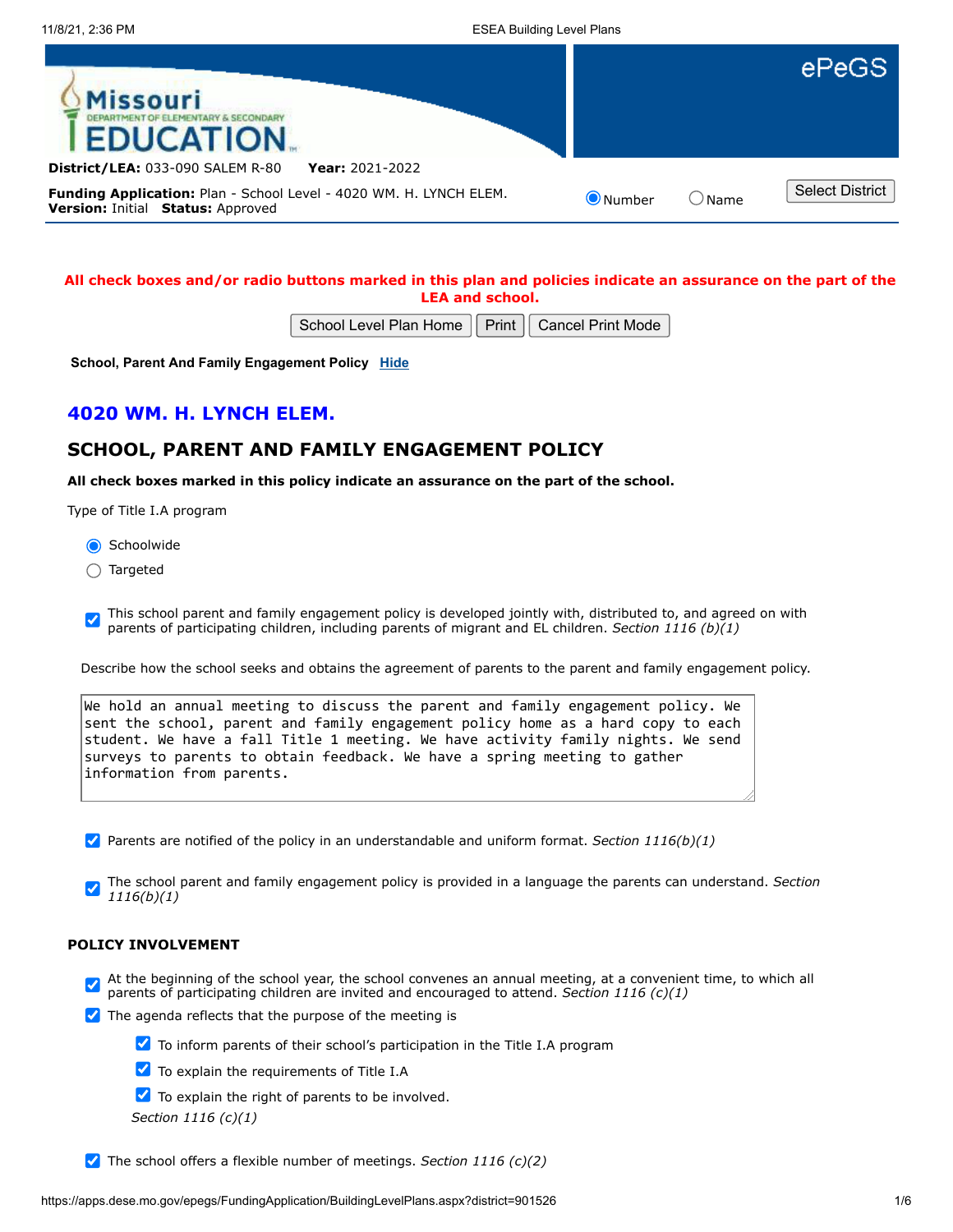Using Title I.A funds, to promote parental involvement the school provides (check all that apply)

 $\Box$  Transportation

 $\Box$  Child care

 $\Box$  Home visits

**S** Funds will not be utilized for these purposes

*Section 1116 (c)(2)*

The school involves parents in an organized, ongoing, and timely way:

In the planning, review, and improvement of the Title I.A program and if applicable Schoolwide program plan in the school. *Section 1116 (c)(3)*

Describe how parents are involved in the planning, review, and improvement of the Title I.A program and if applicable Schoolwide program plan in the school.

At our annual meeting, we discuss any necessary planning, review, and improvement of the Title I program and the Schoolwide program plan.

In the planning, review, and improvement of the school parent and family engagement policy. *Section 1116 (c)(3)*

Describe how parents are involved in the planning, review, and improvement of the school parent and family engagement policy.

They are surveyed and asked for input in writing. And they are an integral part of the discussion at the annual meeting where we review and improve the school parent and family engagement policy.

The school provides parents of participating children:

Timely information about the Title I.A programs. *Section 1116 (c)(4)(A)*

Describe plans to provide information about the Title I.A programs.

|  | We provide information about Title I.A programs to parents of participating |  |  |  |  |  |  |
|--|-----------------------------------------------------------------------------|--|--|--|--|--|--|
|  | children in writing, by personal contact, and at the annual meeting.        |  |  |  |  |  |  |

 $\blacktriangleright$  A description and explanation of the curriculum in use at the school, the forms of academic assessments that are used to measure progress, and the achievement levels of the MAP assessment. *Section 1116 (c)(4)(B)*

Describe methods and plans to provide a description and explanation of the curriculum, academic assessments, and MAP achievement levels.

Wm. Lynch Elementary provides a description and explanation of the curriculum and academic assessments in writing. We also hold annual parent conferences that give us the opportunity to meet with each parent individually to discuss curriculum, assessment, and achievement. We do not participate in the MAP due to serving only PK-first grade.

Opportunities, as appropriate, to participate in decisions relating to the education of their children. *Section*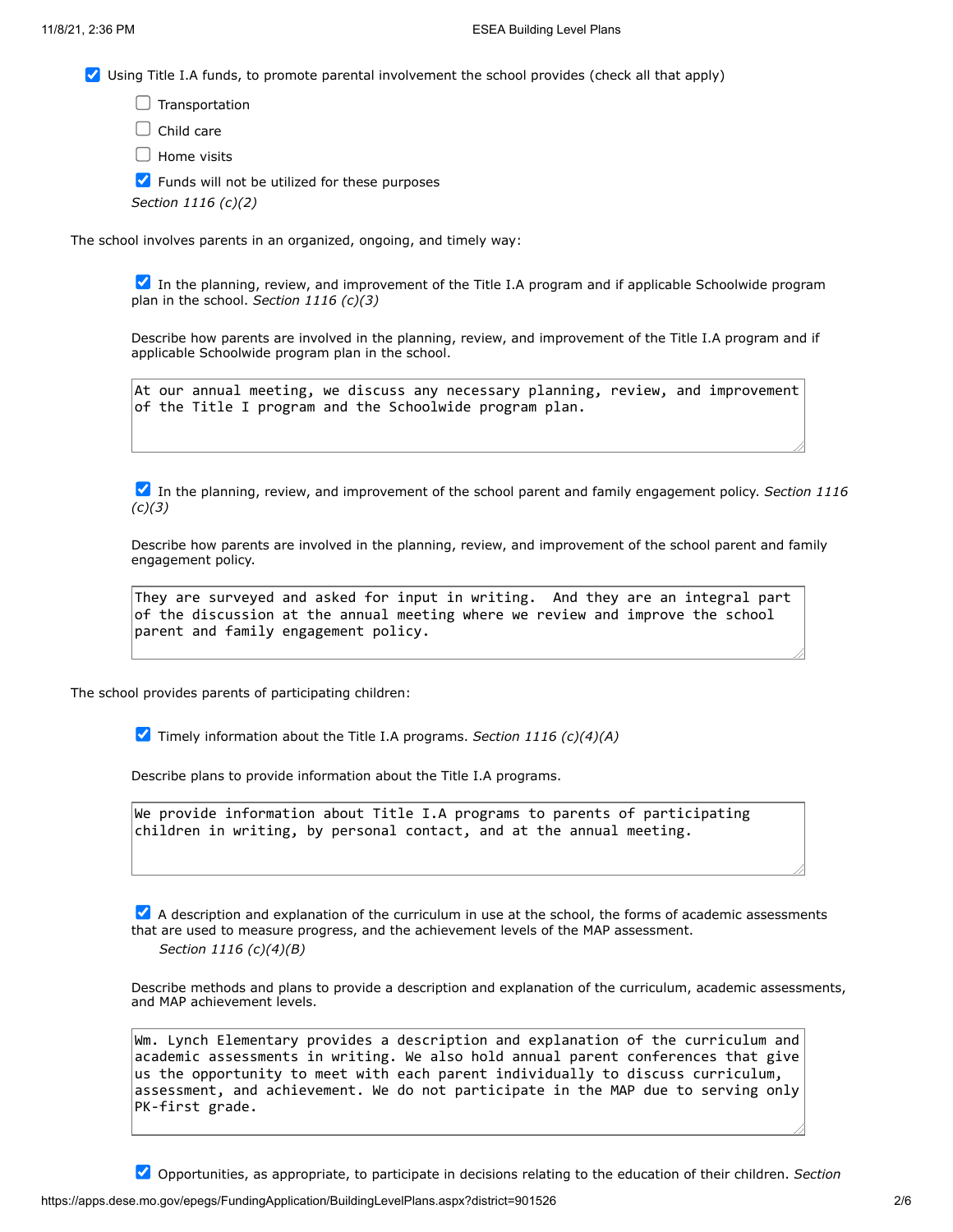*1116 (c)(4)(C)*

Responses to their suggestions as soon as possible. *Section 1116 (c)(4)(C)*

#### **SHARED RESPONSIBILITY FOR HIGH STUDENT ACHIEVEMENT**

#### **School-Parent Compact**

The School-Parent Compact outlines how parents, the entire school staff, and students will share the responsibility for improved student academic achievement and the means by which the school and parents will build and develop a partnership to help children achieve the State's high standards. *Section 1116 (d)*

The school jointly develops with parents of Title I.A served children the school-parent compact.

The school-parent compact will

Describe the ways in which all parents will be responsible for supporting their children's learning. *Section 1116 (d)(1)*

1. Provide a quiet place/time to do schoolwork and encourage completion of work, 2. Make sure my child gets adequate sleep and has a healthy diet, 3. Make sure my child attends school, 4. Spend at least 15 minutes each day reading with my child, 5. Communicate and work with teachers and school staff to support and challenge my child,  $|6.$  Encourage my child to be a safe, respectful, responsible learner.

Describe the school's responsibility to provide high-quality curriculum and instruction in a supportive and effective learning environment. *Section 1116 (d)(1)*

1. Make resources available to ensure the academic achievement of your child, 2. Maintain open lines of communication with all parties involved in the education of your child, 3. Create and maintain processes necessary to ensure a safe, positive and healthy learning environment for your child, 4. Reinforce the expectations for every child to be a safe, respectful, responsible learner, 5. Respect the cultural differences of students and their families, 6. Provide a viable curriculum that ensures the academic achievement of your child.

 $\blacktriangleright$  Addresses the importance of communication between teachers and parents on an ongoing basis through, at a minimum

 $\vee$  Conducting parent-teacher conferences at least annually, during which the compact shall be discussed

 $\blacksquare$  Issuing frequent reports to parents on their children's progress

**V** Providing reasonable access to staff, opportunities to volunteer, and observation of classroom activities

 $\blacktriangledown$  Ensuring regular two-way, meaningful communication between family members and school staff, and, in a language that family members can understand *Section 1116 (d)(2)(A) (B),(C),(D)*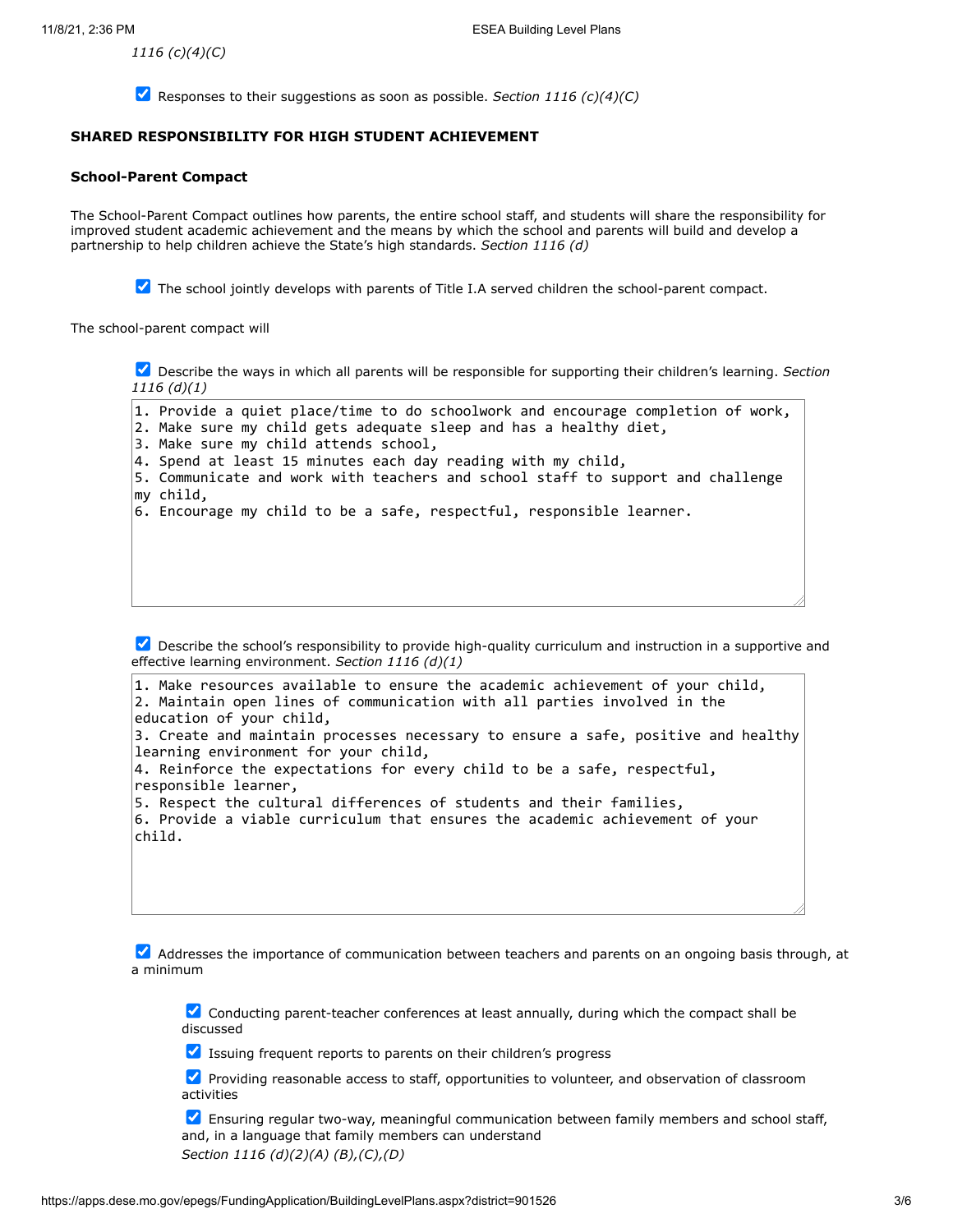### **BUILDING CAPACITY FOR INVOLVEMENT**

To ensure effective involvement of parents and to support a partnership among the school, parents, and the community to improve student academic achievement, the school

Provides assistance to parents, as appropriate, in understanding

o the Missouri Learning Standards,

- o the Missouri Assessment Program,
- o local assessments,

o how to monitor a child's progress, and

o how to work with educators to improve the achievement of their children. *Section 1116 (e)(1)*

Describe plans to provide assistance.

Wm. Lynch Elementary provides assistance to parents, as appropriate, in understanding the Missouri Learning Standards, local assessments, how to monitor a child's progress, and how to work with educators to improve the achievement of their children through consistent communication in writing, on the website, and conferences with parents. We do not participate in the Missouri Assessment Program due to the grade levels in our building (PK-first).

Provides materials and training to help parents work with their children to improve achievement. *Section 1116 (e)(2)*

Describe plans to provide materials and training.

Wm. Lynch Elementary plans to provide materials and training to help parents work with their children to improve achievement by offering a workshop session on "Reading with Your Child" in conjunction with our Annual Pastries and Poetry with Parents Event. We also will continue to provide at-home, instructional materials for parents to support their students' math achievement.

Educates teachers, specialized instructional support personnel, principals, and other school leaders, and other staff, with the assistance of parents, in the value and utility of contributions of parents, and in how to reach out to, communicate with, and work with parents as equal partners, implement and coordinate parent programs, and build ties between parents and the school. *Section 1116 (e)(3)*

Describe plans to educate school personnel regarding working with parents.

Annually, the staff will meet with members of our parent organization to review the most effective ways to involve parents in the school process and will continue to work with our parent organization to keep lines of communication open between the two entities.

To ensure effective involvement of parents and to support a partnership among the school, parents, and the community to improve student academic achievement, the school

To the extent feasible and appropriate, coordinates and integrates parent involvement programs and activities with other Federal, State, and local programs, including public preschool programs, and conducts other activities, such as parent resource centers, that encourage and support parents in more fully participating in the education of their children. *Section 1116 (e)(4)*

Describe plans to coordinate and integrate.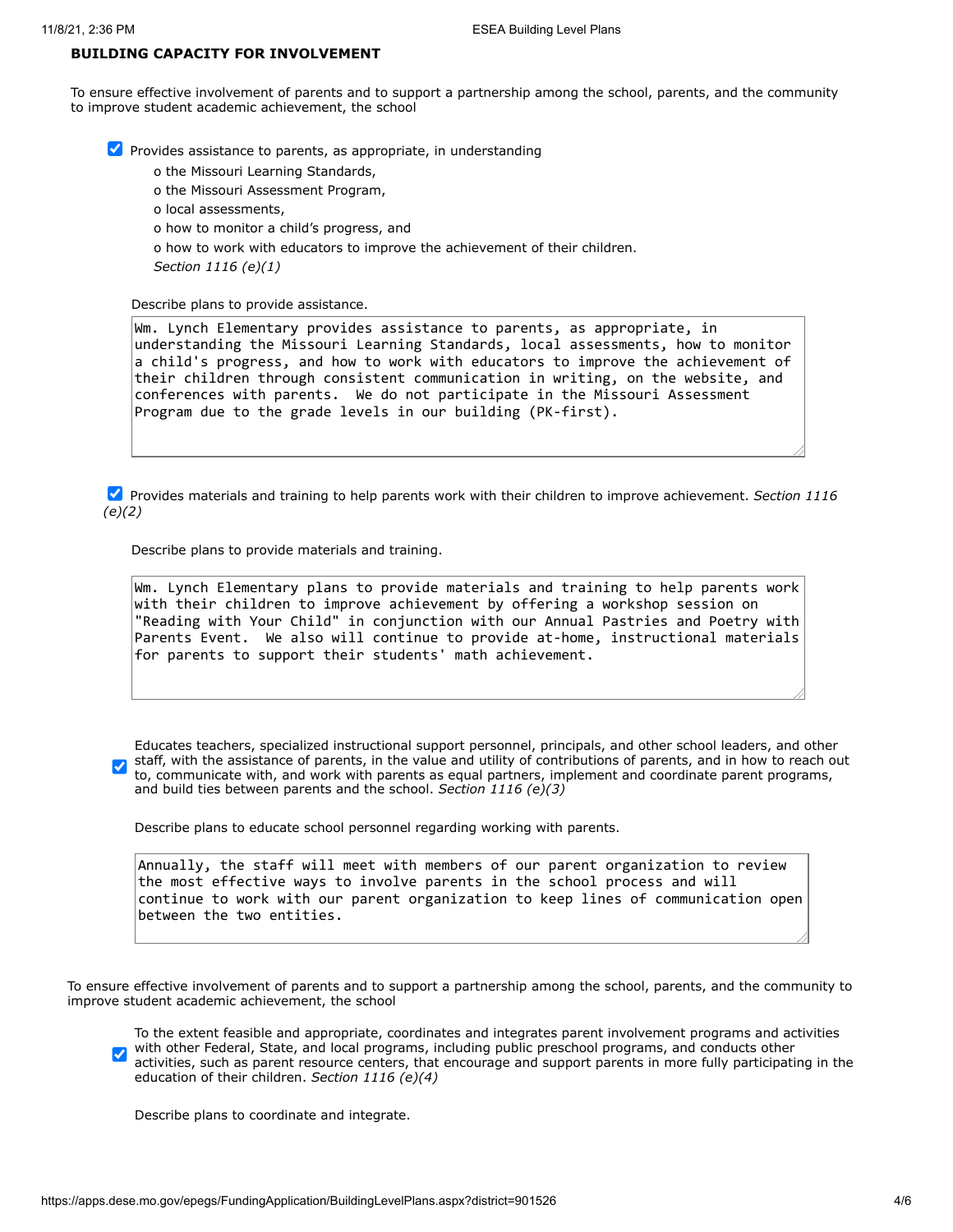| All of our programs work together to incorporate school, parents, and the<br>community. We work with our Love Pack Program, preschool, HeadStart, Parents as<br>Teachers, and our parent organization to support parental involvement through<br>parent night events and informational meetings.                                                                                                      |
|-------------------------------------------------------------------------------------------------------------------------------------------------------------------------------------------------------------------------------------------------------------------------------------------------------------------------------------------------------------------------------------------------------|
| Ensures that information related to school and parent programs, meetings, and other activities is sent to the<br>parents of participating children in a format and, in a language the parents can understand. Section 1116 (e)(5)                                                                                                                                                                     |
| Provides reasonable support for parental involvement activities under this section as parents may request.<br>Section 1116 (e)(14)                                                                                                                                                                                                                                                                    |
| <b>Optional additional assurances</b>                                                                                                                                                                                                                                                                                                                                                                 |
| To ensure effective involvement of parents and to support a partnership among the school, parents, and the community to<br>improve student academic achievement, the school: (optional; check if applicable)<br>Involves parents in the development of training for teachers, principals, and other educators to improve the<br>effectiveness of parent involvement training. Section 1116 (e)(6)     |
| Provides necessary literacy training from Title I funds if the local educational agency has exhausted all other<br>reasonably available sources of funding for literacy training. Section 1116 (e)(7)                                                                                                                                                                                                 |
| Pays reasonable and necessary expenses associated with local parental involvement activities, including<br>transportation and child care costs, to enable parents to participate in school-related meetings and training<br>sessions. Section 1116 (e)(8)                                                                                                                                             |
| Trains parents to enhance the involvement of other parents. Section 1116 (e)(9)                                                                                                                                                                                                                                                                                                                       |
| Arranges school meetings at a variety of times, or conducts in-home conferences between teachers or other<br>educators, who work directly with participating children, with parents who are unable to attend conferences at<br>school, in order to maximize parental involvement and participation. Adopts and implements model approaches<br>to improving parental involvement. Section 1116 (e)(10) |
| May adopt and implement model approaches to improving parental involvement. Section 1116 (e)(11)                                                                                                                                                                                                                                                                                                      |
| Establishes a districtwide parent advisory council to provide advice on all matters related to parental involvement<br>in Title I programs. Section 1116 (e)(12)                                                                                                                                                                                                                                      |

May develop appropriate roles for community-based organizations and businesses in parent involvement activities. *Section 1116 (e)(13)*

## **ACCESSIBILITY**

In carrying out the parent and family engagement requirements of the Title I program, the school, to the extent practicable,

**Provides opportunities for the informed participation of parents and family members, including:** 

- Parent and family members who have limited English proficiency.
- **Parent and family members with disabilities.**
- **Parent and family members of migratory children.**

Provides information and school reports in a format and, in a language parents understand. *Section 1116 (f)*